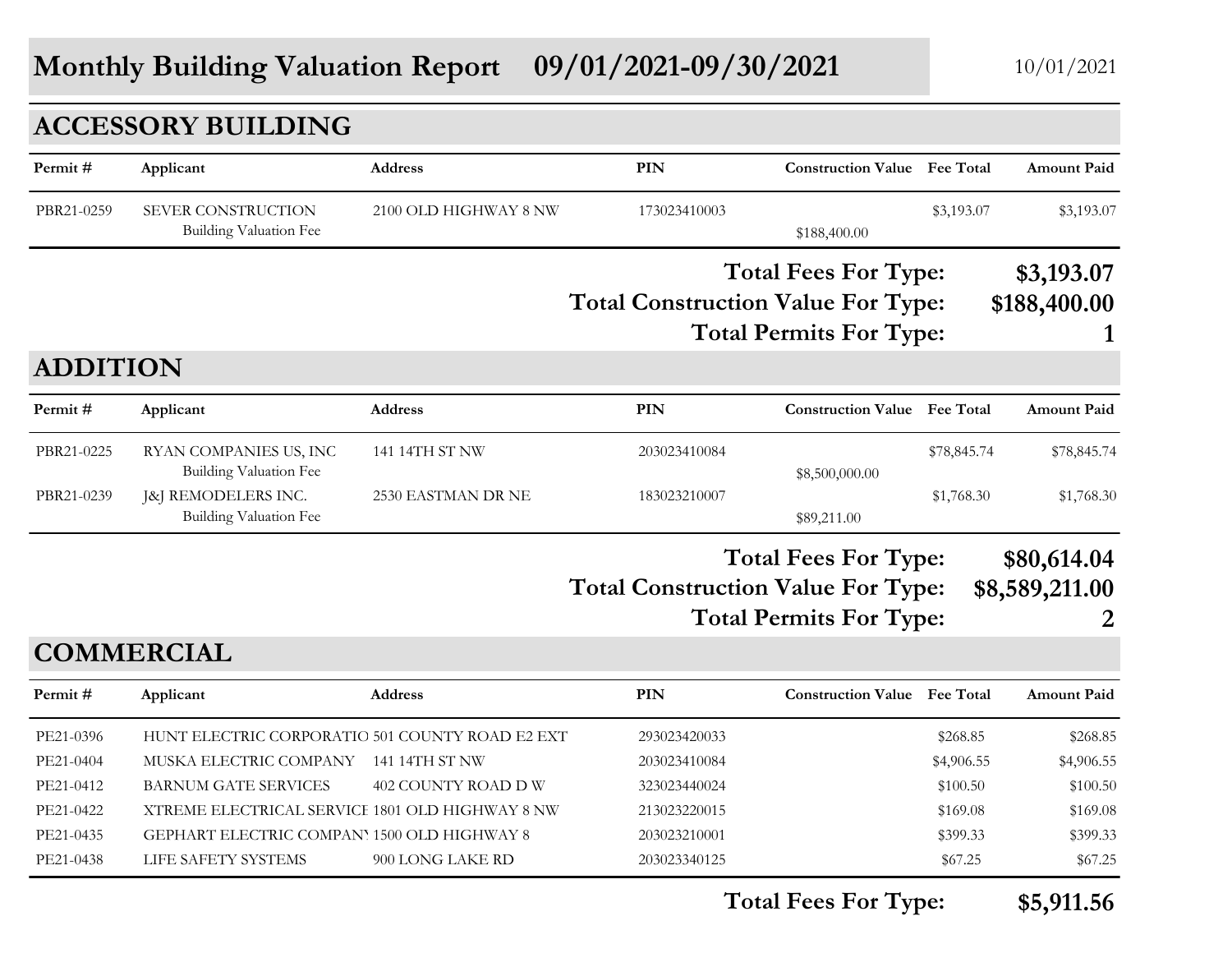### **Total Construction Value For Type: \$ Total Permits For Type: 6**

| Permit#     | Applicant                                                                    | <b>Address</b>     | <b>PIN</b>                                | <b>Construction Value</b> Fee Total |            | <b>Amount Paid</b> |
|-------------|------------------------------------------------------------------------------|--------------------|-------------------------------------------|-------------------------------------|------------|--------------------|
| PM21-0339   | <b>CLIMATE MAKERS INC</b>                                                    | 1900 7TH ST NW     | 303023110083                              |                                     | \$1,272.50 | \$1,272.50         |
| PM21-0340   | PREVENTIVE MECHANICAL SE 1411 1ST AVE NW                                     |                    | 213023230007                              |                                     | \$141.00   | \$141.00           |
| PM21-0352   | KRAFT CONTRACTING LLC                                                        | 900 LONG LAKE RD   | 203023340125                              |                                     | \$117.75   | \$117.75           |
| PM21-0354   | <b>SCHADEGG MECHANICAL</b>                                                   | 301 COUNTY ROAD E2 | 293023410026                              |                                     | \$193.70   | \$193.70           |
|             |                                                                              |                    |                                           | <b>Total Fees For Type:</b>         |            | \$1,724.95         |
|             |                                                                              |                    | <b>Total Construction Value For Type:</b> |                                     |            | \$                 |
|             |                                                                              |                    |                                           | <b>Total Permits For Type:</b>      |            | 4                  |
| <b>DECK</b> |                                                                              |                    |                                           |                                     |            |                    |
| Permit#     | Applicant                                                                    | <b>Address</b>     | <b>PIN</b>                                | <b>Construction Value Fee Total</b> |            | <b>Amount Paid</b> |
| PBR21-0158  | JG HAUSE CONSTRUCTION INC 211 WYNDHAM CIR W<br><b>Building Valuation Fee</b> |                    | 303023340057                              | \$12,000.00                         | \$425.00   | \$425.00           |
| PBR21-0246  | <b>VINCENT P MANS</b><br><b>Building Valuation Fee</b>                       | 990 MOONEY DR      | 1363M25025                                | \$5,000.00                          | \$232.50   | \$232.50           |
| PBR21-0250  | CALLAHAN CONSTRUCTION<br><b>Building Valuation Fee</b>                       | 1954 16TH ST NW    | 193023110064                              | \$30,000.00                         | \$857.75   | \$857.75           |
|             |                                                                              |                    |                                           | <b>Total Fees For Type:</b>         |            | \$1,515.25         |
|             |                                                                              |                    |                                           |                                     |            |                    |
|             |                                                                              |                    | <b>Total Construction Value For Type:</b> |                                     |            | \$47,000.00        |
|             |                                                                              |                    |                                           | <b>Total Permits For Type:</b>      |            | 3                  |
|             | <b>DEMOLITION</b>                                                            |                    |                                           |                                     |            |                    |
| Permit#     | Applicant                                                                    | Address            | PIN                                       | <b>Construction Value Fee Total</b> |            | Amount Paid        |
| PD21-0006   | NORTHERN LIGHTS CONSTRU(408 TRUE ST NW                                       |                    | 1463M70009                                |                                     | \$97.00    | \$97.00            |
| PD21-0007   | ALL STATE COMPANIES INC                                                      | 211 17TH AVE SW    | 313023110028                              |                                     | \$97.00    | \$97.00            |
|             |                                                                              |                    |                                           | <b>Total Fees For Type:</b>         |            | \$194.00           |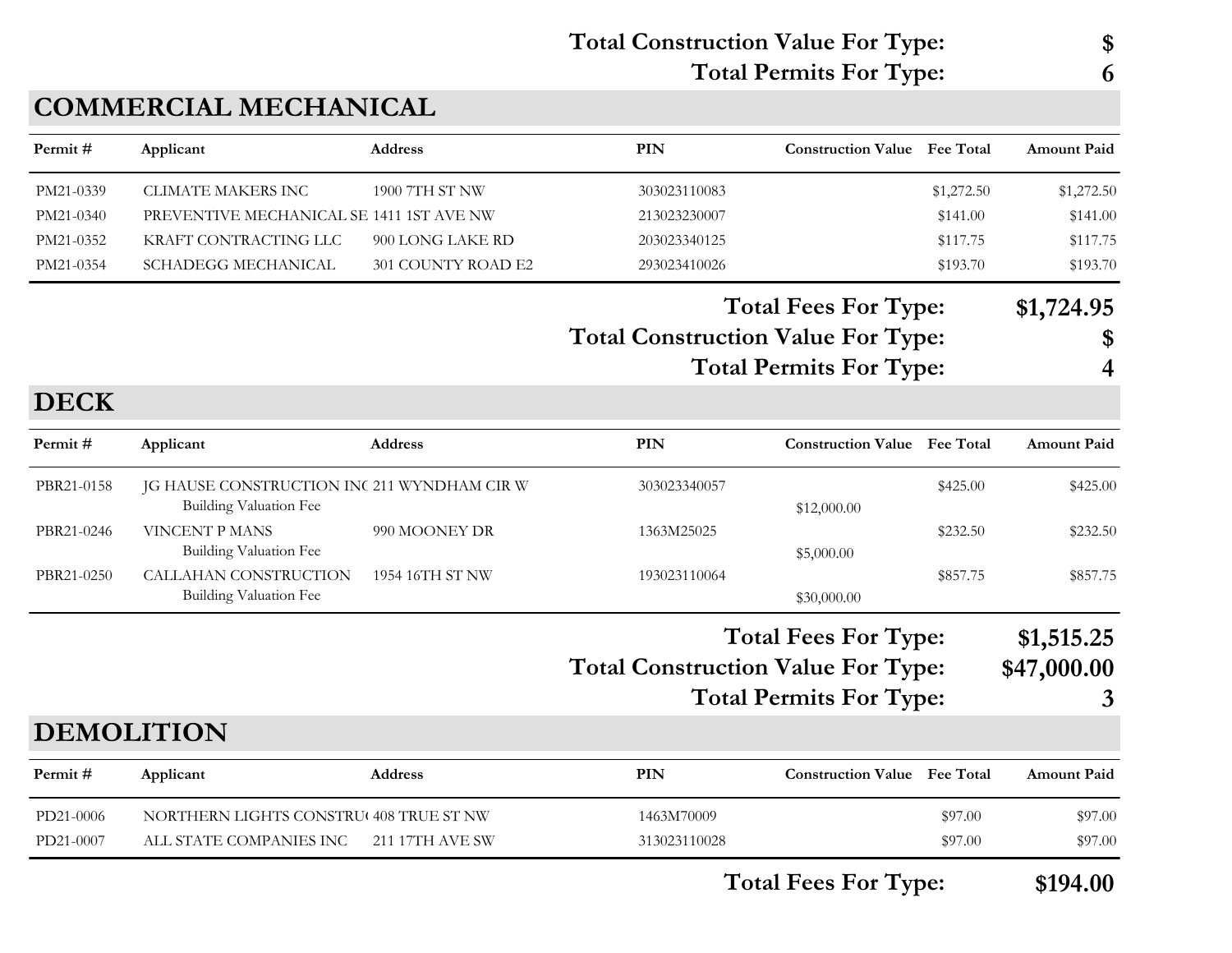|                                                                                                                                                                                                                                                                                                                                                                                                                                                                                                                                                                                                                                                                                                                                                                                                                                                                                                                                                                                                                                                                              |  |  |                                | \$                          |
|------------------------------------------------------------------------------------------------------------------------------------------------------------------------------------------------------------------------------------------------------------------------------------------------------------------------------------------------------------------------------------------------------------------------------------------------------------------------------------------------------------------------------------------------------------------------------------------------------------------------------------------------------------------------------------------------------------------------------------------------------------------------------------------------------------------------------------------------------------------------------------------------------------------------------------------------------------------------------------------------------------------------------------------------------------------------------|--|--|--------------------------------|-----------------------------|
|                                                                                                                                                                                                                                                                                                                                                                                                                                                                                                                                                                                                                                                                                                                                                                                                                                                                                                                                                                                                                                                                              |  |  |                                | 2                           |
| <b>Total Construction Value For Type:</b><br><b>Total Permits For Type:</b><br><b>DRAIN TILE</b><br>PIN<br>Permit#<br>Applicant<br>Address<br><b>Construction Value</b> Fee Total<br>PB21-0368<br>PETER JOHNSON<br>625 10TH AVE NW<br>293023240028<br>\$124.50<br>Building Valuation Fee<br>\$3,000.00<br><b>Total Fees For Type:</b><br><b>Total Construction Value For Type:</b><br><b>Total Permits For Type:</b><br><b>EGRESS</b><br>Permit#<br><b>PIN</b><br><b>Construction Value Fee Total</b><br><b>Address</b><br>Applicant<br>PBR21-0244<br><b>EGRESS WINDOW GUY</b><br>2272 RAINBOW AVE<br>183023140066<br>\$169.53<br>Building Valuation Fee<br>\$2,710.00<br><b>Total Fees For Type:</b><br><b>Total Construction Value For Type:</b><br><b>Total Permits For Type:</b><br><b>FIRE SPRINKLER</b><br>PIN<br>Permit#<br><b>Address</b><br><b>Construction Value</b> Fee Total<br>Applicant<br>PF21-0062<br>INTERNATIONAL FIRE PROTE(1801 OLD HIGHWAY 8 NW<br>213023220015<br>\$374.60<br><b>Total Fees For Type:</b><br><b>Total Construction Value For Type:</b> |  |  |                                |                             |
|                                                                                                                                                                                                                                                                                                                                                                                                                                                                                                                                                                                                                                                                                                                                                                                                                                                                                                                                                                                                                                                                              |  |  |                                | <b>Amount Paid</b>          |
|                                                                                                                                                                                                                                                                                                                                                                                                                                                                                                                                                                                                                                                                                                                                                                                                                                                                                                                                                                                                                                                                              |  |  |                                | \$124.50                    |
|                                                                                                                                                                                                                                                                                                                                                                                                                                                                                                                                                                                                                                                                                                                                                                                                                                                                                                                                                                                                                                                                              |  |  |                                | \$124.50<br>\$3,000.00<br>1 |
|                                                                                                                                                                                                                                                                                                                                                                                                                                                                                                                                                                                                                                                                                                                                                                                                                                                                                                                                                                                                                                                                              |  |  |                                |                             |
|                                                                                                                                                                                                                                                                                                                                                                                                                                                                                                                                                                                                                                                                                                                                                                                                                                                                                                                                                                                                                                                                              |  |  |                                | <b>Amount Paid</b>          |
|                                                                                                                                                                                                                                                                                                                                                                                                                                                                                                                                                                                                                                                                                                                                                                                                                                                                                                                                                                                                                                                                              |  |  |                                | \$169.53                    |
|                                                                                                                                                                                                                                                                                                                                                                                                                                                                                                                                                                                                                                                                                                                                                                                                                                                                                                                                                                                                                                                                              |  |  |                                | \$169.53<br>\$2,710.00<br>1 |
|                                                                                                                                                                                                                                                                                                                                                                                                                                                                                                                                                                                                                                                                                                                                                                                                                                                                                                                                                                                                                                                                              |  |  |                                |                             |
|                                                                                                                                                                                                                                                                                                                                                                                                                                                                                                                                                                                                                                                                                                                                                                                                                                                                                                                                                                                                                                                                              |  |  |                                | <b>Amount Paid</b>          |
|                                                                                                                                                                                                                                                                                                                                                                                                                                                                                                                                                                                                                                                                                                                                                                                                                                                                                                                                                                                                                                                                              |  |  |                                | \$374.60                    |
|                                                                                                                                                                                                                                                                                                                                                                                                                                                                                                                                                                                                                                                                                                                                                                                                                                                                                                                                                                                                                                                                              |  |  | <b>Total Permits For Type:</b> | \$374.60<br>\$              |

# **MECHANICAL**

| Permit#   | Applicant                              | Address | PIN          | <b>Construction Value</b> Fee Total |         | <b>Amount Paid</b> |
|-----------|----------------------------------------|---------|--------------|-------------------------------------|---------|--------------------|
| PM21-0246 | CUSTOM CHIMNEY CARE LLC 420 14TH ST NW |         | 203023140016 |                                     | \$86.00 | \$86.00            |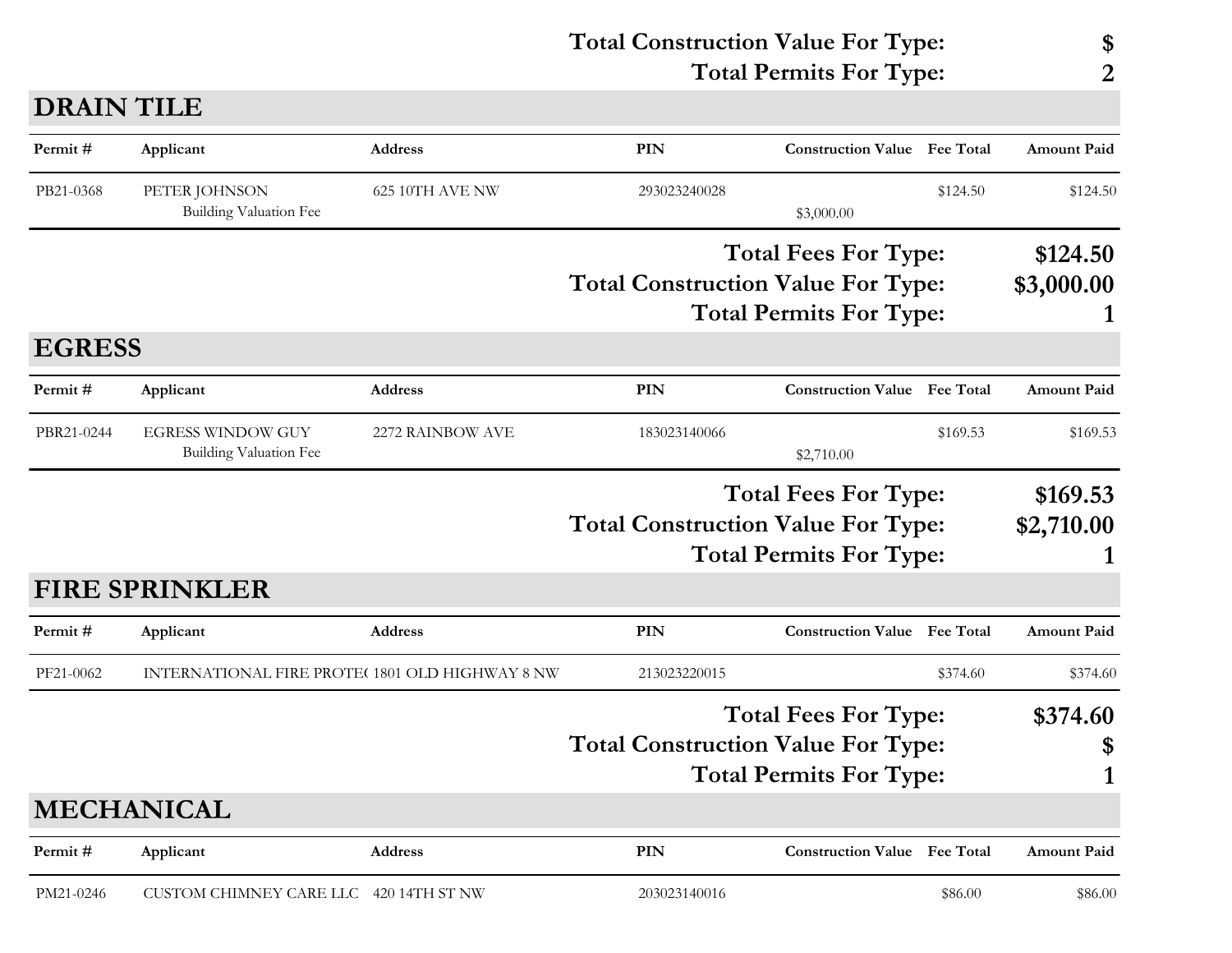| PM21-0320 | MN PLUMBING & HOME SERVI 1512 2ND TER SW        |                     | 323023230006 | \$18.00  | \$18.00  |
|-----------|-------------------------------------------------|---------------------|--------------|----------|----------|
| PM21-0323 | MN PLUMBING & HOME SERVI 2387 17TH AVE NW       |                     | 183023140016 | \$65.50  | \$65.50  |
| PM21-0334 | BONFE'S PLUMBING, HEATING 515 10TH AVE NW       |                     | 293023240112 | \$65.50  | \$65.50  |
| PM21-0335 | ACTION HEATING & A/C                            | 1994 3RD ST SW      | 313023140061 | \$113.00 | \$113.00 |
| PM21-0336 | WENZEL HEATING & AC                             | 593 23RD AVE NW     | 303023130053 | \$65.50  | \$65.50  |
| PM21-0337 | CONDOR FIREPLACE & STONE 2114 PLEASANT VIEW DR  |                     | 183023320021 | \$86.00  | \$86.00  |
| PM21-0338 | NORTHERN HEATING & AC                           | 803 FOREST DALE RD  | 303023210039 | \$113.00 | \$113.00 |
| PM21-0341 | SWIFT MECHANICAL INC                            | 1593 LONG LAKE RD   | 203023230024 | \$113.00 | \$113.00 |
| PM21-0342 | HEATING AND COOLING TWO 1754 18TH AVE NW        |                     | 193023110037 | \$160.50 | \$160.50 |
| PM21-0343 | STANDARD HTG $\&$ A/C CO                        | 2844 17TH TER NW    | 193023210018 | \$65.50  | \$65.50  |
| PM21-0344 | STANDARD HTG & A/C CO                           | 2002 17TH ST NW     | 193023120008 | \$113.00 | \$113.00 |
| PM21-0345 | AIR EXPRESS INC                                 | 1245 NORTH CT       | 193023420005 | \$113.00 | \$113.00 |
| PM21-0346 | AIR MECHANICAL                                  | 2178 17TH ST NW     | 193023120011 | \$113.00 | \$113.00 |
| PM21-0347 | H2C INC                                         | 119 30TH AVE NW     | 303023330064 | \$65.50  | \$65.50  |
| PM21-0349 | ROYALTON HEATING                                | 262 WINDSOR LN      | 313023130040 | \$113.00 | \$113.00 |
| PM21-0350 | BWS PLUMBING, HEATING & A 1783 18TH AVE NW      |                     | 193023110032 | \$113.00 | \$113.00 |
| PM21-0351 | STANDARD HTG & A/C CO                           | 2037 WALNUT AVE     | 183023320052 | \$65.50  | \$65.50  |
| PM21-0353 | AIR MECHANICAL                                  | 1221 PECKS WOODS DR | 193023330146 | \$65.50  | \$65.50  |
| PM21-0355 | METRO HEATING & COOLING 510 RIVIERA DR          |                     | 323023310065 | \$65.50  | \$65.50  |
| PM21-0356 | GENZ RYAN PLUMBING & HEA 660 23RD AVE NW        |                     | 303023130023 | \$65.50  | \$65.50  |
| PM21-0357 | AQUARIUS WATER CONDITION 475 11TH AVE NW        |                     | 293023310029 | \$65.50  | \$65.50  |
| PM21-0358 | APOLLO HTG / AFFORDABLE (645 5TH AVE NW         |                     | 293023140127 | \$208.00 | \$208.00 |
| PM21-0359 | <b>IDEAL AIR LLC</b>                            | 1130 CHELSEA CT     | 203023340106 | \$65.50  | \$65.50  |
| PM21-0361 | STANDARD HTG & A/C CO                           | 645 9TH AVE NW      | 293023240012 | \$65.50  | \$65.50  |
| PM21-0363 | PROFESSIONAL MECHANICAL : 2344 THORNDALE AVE    |                     | 183023130028 | \$65.50  | \$65.50  |
| PM21-0364 | HAMLIN INSTALLATIONS LLC 261 WEXFORD HEIGHTS DR |                     | 303023340026 | \$133.50 | \$133.50 |
| PM21-0365 | DANIEL TURNER                                   | 2190 SILVER LN      | 313023140134 | \$65.50  | \$65.50  |
| PM21-0366 | CENTERPOINT ENERGY                              | 941 OAKWOOD DR      | 303023110028 | \$65.50  | \$65.50  |
| PM21-0367 | TOTAL COMFORT                                   | 772 MIMOSA LN       | 303023210054 | \$113.00 | \$113.00 |
| PM21-0368 | EASCO PLUMING & HEATING I 656 13TH AVE NW       |                     | 293023230014 | \$208.00 | \$208.00 |
| PM21-0369 | NORTHERN HEATING & AC                           | 175 16TH AVE NW     | 293023330071 | \$65.50  | \$65.50  |
| PM21-0370 | <b>IDEAL AIR LLC</b>                            | 2022 3RD ST NW      | 303023420112 | \$113.00 | \$113.00 |
| PM21-0371 | NORTHERN HEATING & AC                           | 1921 MOUNDS AVE     | 183023410035 | \$65.50  | \$65.50  |
| PM21-0372 | RAY N WELTER HEATING CO                         | 2374 ERIN CT        | 183023130059 | \$65.50  | \$65.50  |
| PM21-0373 | HOFFMAN REFRIGERATION AI 2342 LONG LAKE RD      |                     | 183023140005 | \$113.00 | \$113.00 |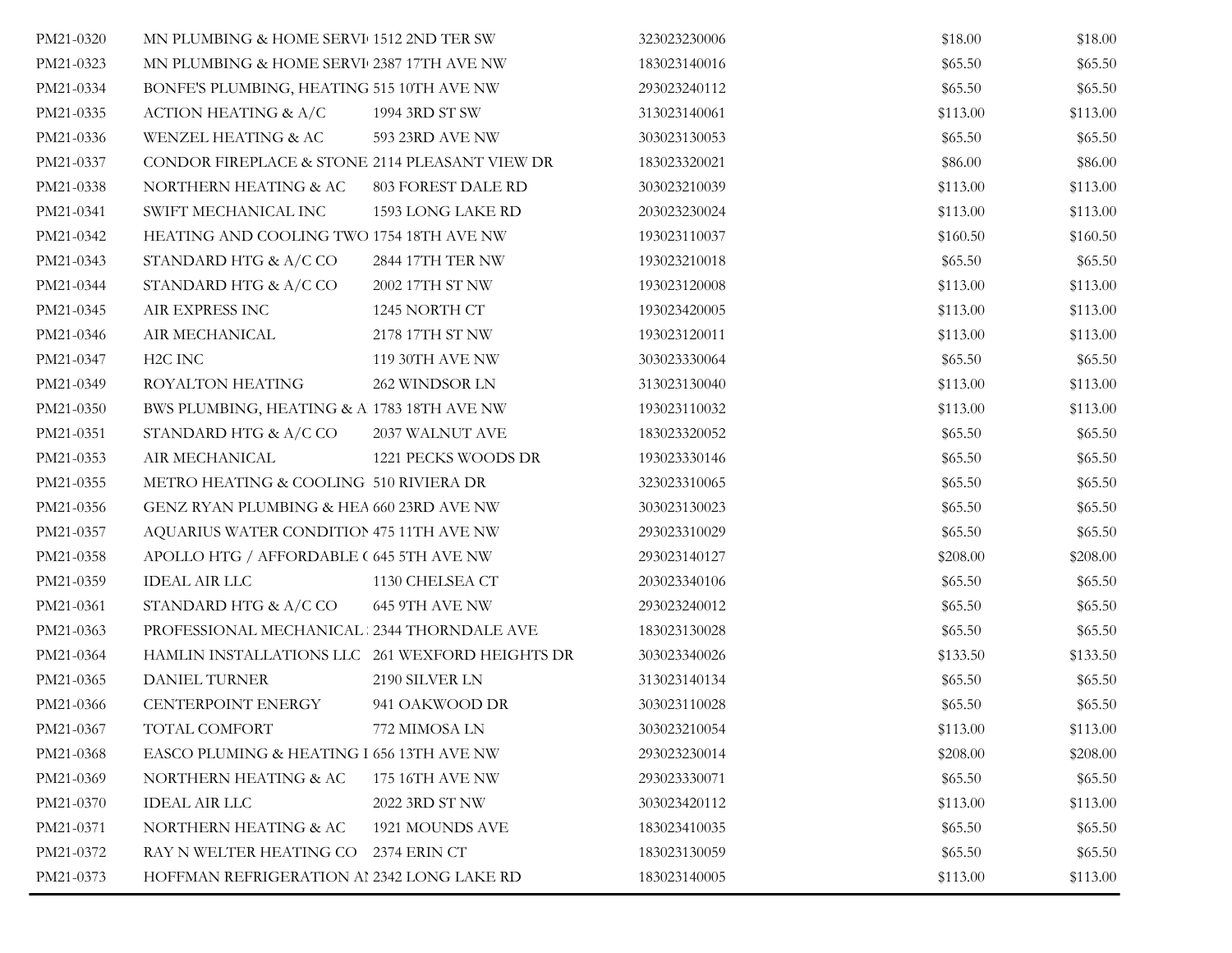## **Total Fees For Type: \$3,322.00**

#### **Total Construction Value For Type: \$**

**Total Permits For Type: 36**

| Permit#    | Applicant                                                                  | <b>Address</b>      | PIN          | <b>Construction Value</b> Fee Total |            | <b>Amount Paid</b> |
|------------|----------------------------------------------------------------------------|---------------------|--------------|-------------------------------------|------------|--------------------|
| PF21-0029  | <b>DOMINIUM</b>                                                            | 700 7TH ST NW       | 293023120177 |                                     | \$49.00    | \$49.00            |
| PBR21-0235 | INNOVATIVE BASEMENT SYST. 587 INCA LN<br>Building Valuation Fee            |                     | 303023140055 | \$17,000.00                         | \$562.50   | \$562.50           |
| PBR21-0237 | CHANGING IMAGES DESIGN L 510 RIVIERA DR<br>Building Valuation Fee          |                     | 323023310065 | \$75,000.00                         | \$1,580.00 | \$1,580.00         |
| PBR21-0240 | GREAT LAKES WINDOW SIDIN 102 30TH AVE NW<br>Building Valuation Fee         |                     | 303023330048 | \$11,000.00                         | \$397.50   | \$397.50           |
| PBR21-0241 | NICHOLAS BUILDERS LLC<br><b>Building Valuation Fee</b>                     | 3296 RICE CREEK TER | 183023230012 | \$15,000.00                         | \$507.50   | \$507.50           |
| PBR21-0247 | ON TIME CONTRACTORS INC 1245 NORTH CT<br>Building Valuation Fee            |                     | 193023420005 | \$14,878.92                         | \$504.17   | \$504.17           |
| PBR21-0248 | PATRICK DORN CONSTRUCTIC 656 13TH AVE NW<br>Building Valuation Fee         |                     | 293023230014 | \$115,000.00                        | \$2,105.50 | \$2,105.50         |
| PBR21-0252 | MCNULTY CONSTRUCTION CO 2209 LONG LAKE RD<br><b>Building Valuation Fee</b> |                     | 183023410001 | \$145,000.00                        | \$2,435.50 | \$2,435.50         |
| PBR21-0253 | CAPITAL CITY CONSTR & REMI 1580 15TH ST NW<br>Building Valuation Fee       |                     | 203023230055 | \$15,000.00                         | \$507.50   | \$507.50           |
| PBR21-0254 | <b>MAKO CUSTOM BUILDER</b><br><b>Building Valuation Fee</b>                | 2210 7TH ST NW      | 303023120036 | \$42,000.00                         | \$1,088.75 | \$1,088.75         |
| PBR21-0255 | TWIN CITIES REMODELING IN 77 32ND AVE NW<br><b>Building Valuation Fee</b>  |                     | 303023330018 | \$80,000.00                         | \$1,646.25 | \$1,646.25         |
| PBR21-0256 | BECKER BUILDING & REMODE 2178 17TH ST NW<br>Building Valuation Fee         |                     | 193023120011 | \$16,400.00                         | \$546.00   | \$546.00           |
| PBR21-0257 | AMERICAN WATERWORKS<br>Building Valuation Fee                              | 66 13TH AVE SW      | 323023220044 | \$3,342.90                          | \$130.84   | \$130.84           |
| PF21-0063  | DYNAMIC FIRE PROTECTION, 1 1801 OLD HIGHWAY 8 NW                           |                     | 213023220015 |                                     | \$94.45    | \$94.45            |

**Total Fees For Type: \$12,155.46**

**Total Construction Value For Type: \$549,621.82 Total Permits For Type: 14**

**MISC**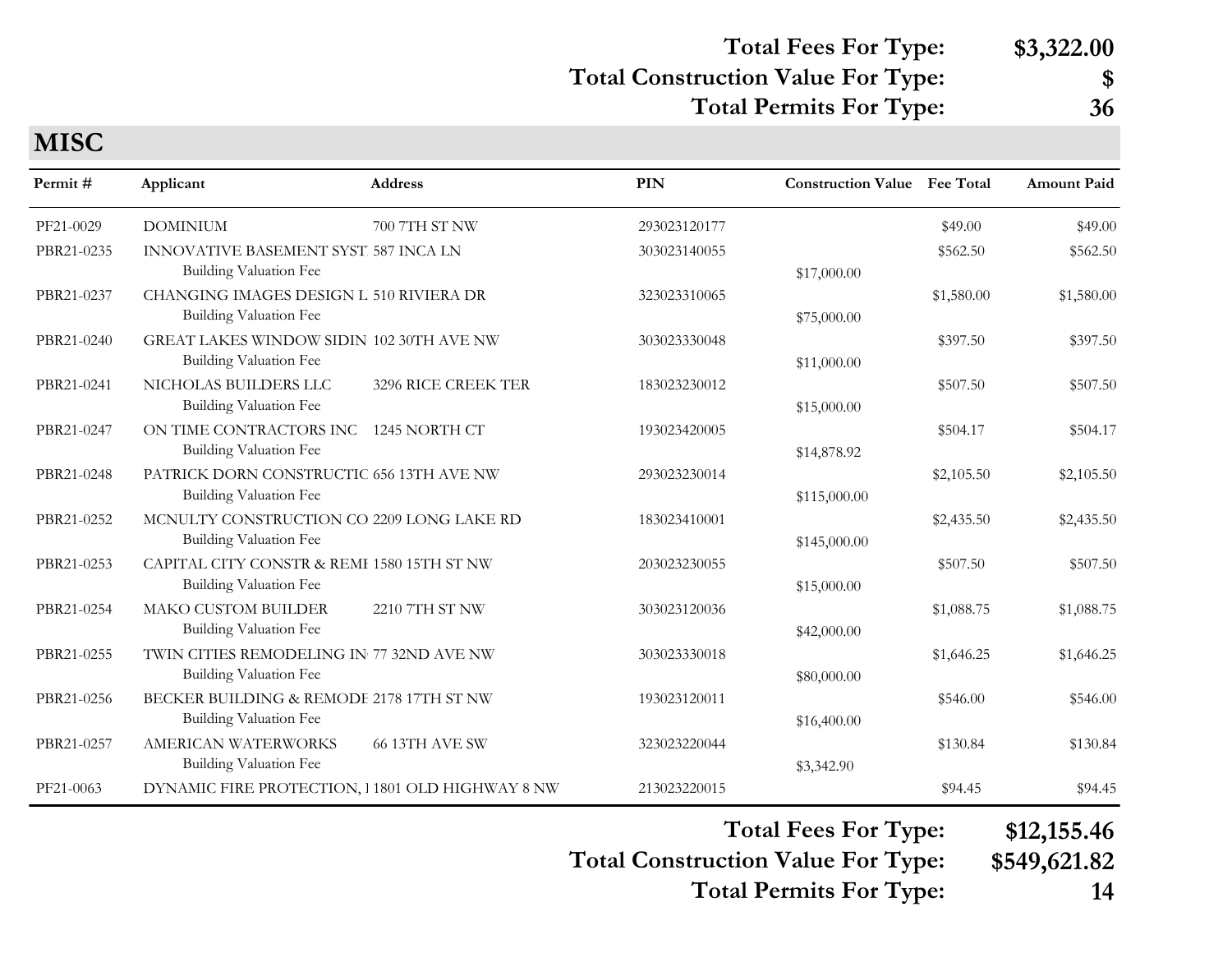## **MISCELLANEOUS**

| Permit #   | Applicant                                                  | <b>Address</b>        | PIN          | <b>Construction Value</b> | <b>Fee Total</b> | <b>Amount Paid</b> |
|------------|------------------------------------------------------------|-----------------------|--------------|---------------------------|------------------|--------------------|
| PBR21-0195 | <b>SEVER CONSTRUCTION</b><br><b>Building Valuation Fee</b> | 2100 OLD HIGHWAY 8 NW | 173023410003 | \$27,810.00               | \$357.03         | \$357.03           |
| PBR21-0224 | <b>CUSHMAN AND WAKEFIELD</b><br>Building Valuation Fee     | 900 LONG LAKE RD      | 203023340125 | \$138,625.00              | \$2,593.28       | \$2,593.28         |
| PBR21-0236 | <b>SEVER CONSTRUCTION</b><br>Building Valuation Fee        | 601 CAMPUS DR         | 323023420019 | \$280,000.00              | \$4,296.85       | \$4,296.85         |
| PBR21-0249 | PRATT ORDWAY LLC<br>Building Valuation Fee                 | 550 MAIN ST           | 293023130061 | \$43,000.00               | \$1,214.95       | \$1,214.95         |
| PP21-0225  | STEVE HAUCK PLUMBING                                       | 550 MAIN ST           | 293023130061 |                           | \$70.75          | \$70.75            |
| PP21-0231  | <b>BLAYLOCK PLUMBING CO</b>                                | 900 LONG LAKE RD      | 203023340125 |                           | \$190.60         | \$190.60           |
| PP21-0241  | CU MORTGAGE SERVICES INC 550 MAIN ST                       |                       | 293023130061 |                           | \$102.25         | \$102.25           |

**Total Construction Value For Type: \$489,435.00 Total Fees For Type: \$8,825.71 Total Permits For Type: 7**

**OFP**

| Permit#     | Applicant                               | <b>Address</b>          | <b>PIN</b>   | <b>Construction Value</b> | <b>Fee Total</b> | <b>Amount Paid</b> |
|-------------|-----------------------------------------|-------------------------|--------------|---------------------------|------------------|--------------------|
| POFP20-0031 | ROBERT C MCKENZIE                       | <b>649 10TH AVE NW</b>  | 293023240030 |                           | \$100.00         | \$100.00           |
| POFP21-0001 | <b>GORDON H KNOTT</b>                   | 533 DRIFTWOOD CIR       | 303023240049 |                           | \$50.00          | \$50.00            |
| POFP21-0008 | PUNNARIN KOY                            | 1700 19TH TER NW        | 183023440002 |                           | \$60.00          | \$60.00            |
| POFP21-0018 | JOSEPH D SULLIVAN TRUSTEE 980 7TH ST NW |                         | 293023210073 |                           | \$60.00          | \$60.00            |
| POFP21-0036 | PULTE HOMES OF MINNESOTA 695 VILLAGE DR |                         | 293023130205 |                           | \$190.00         | \$190.00           |
| POFP21-0041 | DALE SLARKS                             | 1452 15TH ST NW         | 203023230049 |                           | \$50.00          | \$50.00            |
| POFP21-0042 | <b>JONATHAN BERG</b>                    | 2124 17TH ST NW         | 193023120010 |                           | \$150.00         | \$150.00           |
| POFP21-0043 | SIRTAJ A KHAN                           | <b>1499 12TH TER NW</b> | 203023320055 |                           | \$60.00          | \$60.00            |
| POFP21-0045 | 570 PROPERTIES LLC                      | 570 OLD HIGHWAY 8 NW    | 293023240121 |                           | \$41.87          | \$41.87            |
| POFP21-0047 | <b>THOMAS GERMUNDSON</b>                | 860 2ND AVE NW          | 293023110004 |                           | \$50.00          | \$50.00            |

**Total Construction Value For Type: \$ Total Fees For Type: \$811.87**

**Total Permits For Type: 10**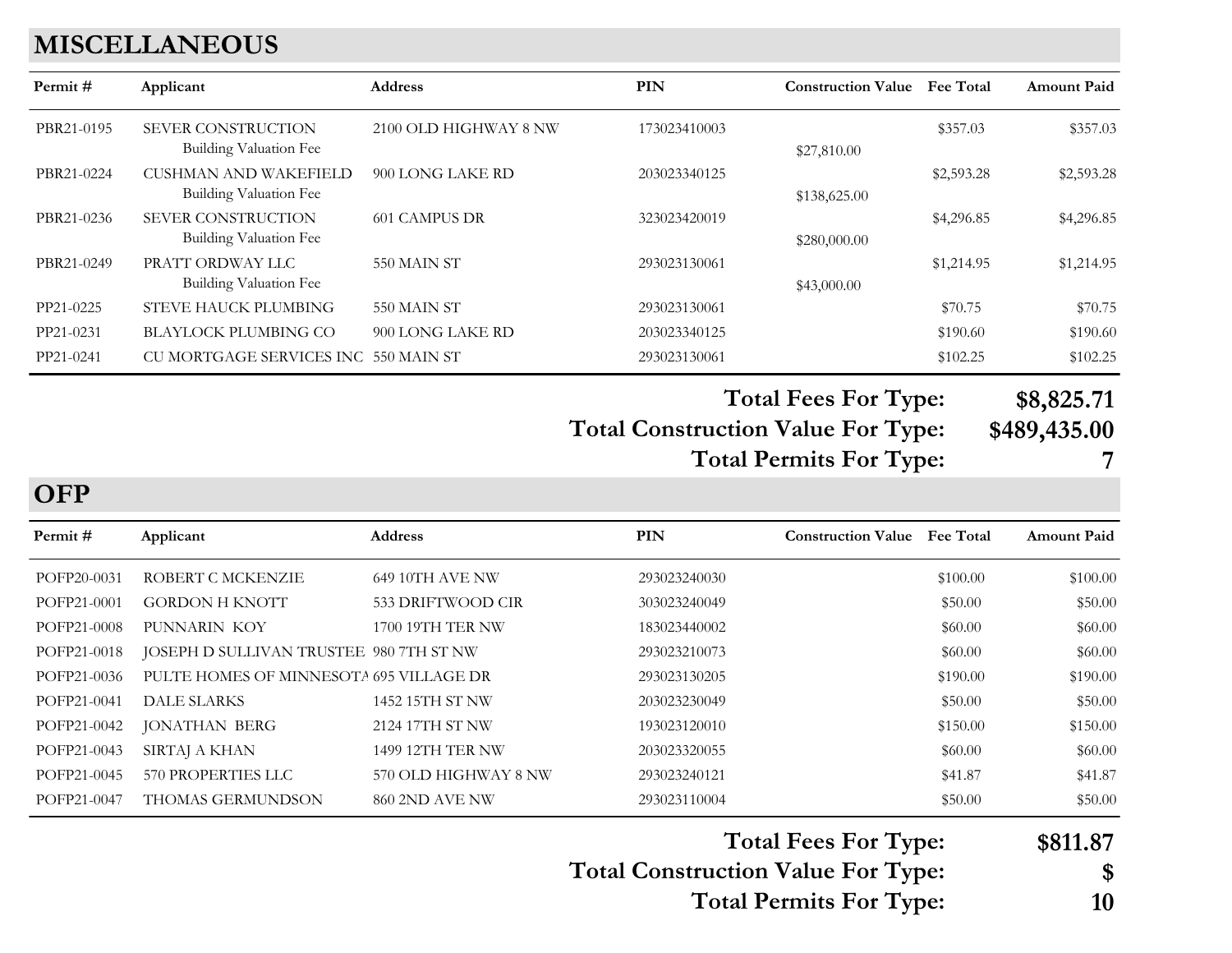#### **PLUMBING**

| Permit #  | Applicant                                 | <b>Address</b>               | <b>PIN</b>   | <b>Construction Value</b> Fee Total |          | <b>Amount Paid</b> |
|-----------|-------------------------------------------|------------------------------|--------------|-------------------------------------|----------|--------------------|
| PP21-0220 | PALADIN PLUMBING                          | 1130 CHELSEA CT              | 203023340106 |                                     | \$83.64  | \$83.64            |
| PP21-0223 | NORTHERN HEATING & AC                     | 1821 MISSISSIPPI ST          | 183023410012 |                                     | \$69.70  | \$69.70            |
| PP21-0230 | AESHLIMAN PLUMBING INC                    | 352 WYNDHAM CIR E            | 303023310022 |                                     | \$69.77  | \$69.77            |
| PP21-0232 | BRYCE C DAVIS                             | 510 RIVIERA DR               | 323023310065 |                                     | \$244.31 | \$244.31           |
| PP21-0235 | PAULS PLUMBING AND HTG D. 1580 15TH ST NW |                              | 203023230055 |                                     | \$70.25  | \$70.25            |
| PP21-0238 | GLACIER PLUMBING INC                      | <b>1885 INCA LN</b>          | 303023410012 |                                     | \$164.25 | \$164.25           |
| PP21-0240 | AQUA WIZARDS PLUMBING LL 645 9TH AVE NW   |                              | 293023240012 |                                     | \$103.42 | \$103.42           |
| PP21-0242 | EASCO PLUMING & HEATING I 656 13TH AVE NW |                              | 293023230014 |                                     | \$172.00 | \$172.00           |
| PP21-0244 | NORTH CENTRAL PLUMBING                    | 3296 RICE CREEK TER          | 183023230012 |                                     | \$70.33  | \$70.33            |
| PP21-0245 | CERTIFIED MECHANICAL                      | <b>642 SILVER LAKE RD NW</b> | 303023240003 |                                     | \$70.10  | \$70.10            |
| PP21-0247 | GUPTIL CONTRACTING INC                    | 1915 9TH ST NW               | 303023110052 |                                     | \$69.88  | \$69.88            |
| PP21-0249 | MAD CITY WINDOWS AND BAT 517 17TH AVE NW  |                              | 303023140085 |                                     | \$70.10  | \$70.10            |

**Total Fees For Type: \$1,257.75**

**Total Construction Value For Type: \$ Total Permits For Type: 12**

#### PE21-0402 RANDY'S ELECTRIC 2539 LONGVIEW DR 183023120045 \$128.00 \$128.00 **PIN Construction Value Permit # Applicant Address Fee Total Amount Paid** PE21-0380 AFFORDABLE ELECTRIC 57 17TH AVE SW 313023110003 \$178.00 \$178.00 \$178.00 PE21-0383 SPARK ELECTRIC 1763 19TH AVE NW 193023110045 \$68.00 \$68.00 \$68.00 PE21-0391 EARLYBIRD ELECTRIC 1045 PIKE LAKE DR 193023440012 \$68.00 \$68.00 \$68.00 PE21-0392 SPARK ELECTRIC 1238 12TH AVE NW 203023320072 \$68.00 \$68.00 \$68.00 PE21-0393 DEPENDABLE ELECTRIC INC 2236 RICE CREEK RD 183023420075 \$68.00 \$68.00 \$68.00 PE21-0394 SUBURBAN ELECTRIC 701 MCCALLUM DR 323023330057 \$68.00 \$68.00 \$68.00 PE21-0395 K LEE ELECTRIC LLC 656 13TH AVE NW 293023230014 \$128.00 \$128.00 PE21-0397 MERCURY ELECTRIC CORPORATION 2242 26TH AVE NW 183023240036 \$68.00 \$68.00 \$68.00 PE21-0398 ATLANTIC ELECTRIC LLC 2356 14TH TER NW 193023130192 \$128.00 \$128.00 PE21-0399 BRANDON SCHMIDT 2315 17TH AVE NW 183023140010 \$128.00 \$128.00 \$128.00 PE21-0400 RUSS ORSON ELECTRIC INC 1648 SIOUX BLVD 303023410043 \$68.00 \$68.00 \$68.00 PE21-0401 SKYLINE ELECTRIC LLC 510 RIVIERA DR 323023310065 \$128.00 \$128.00 \$128.00

**RESIDENTIAL**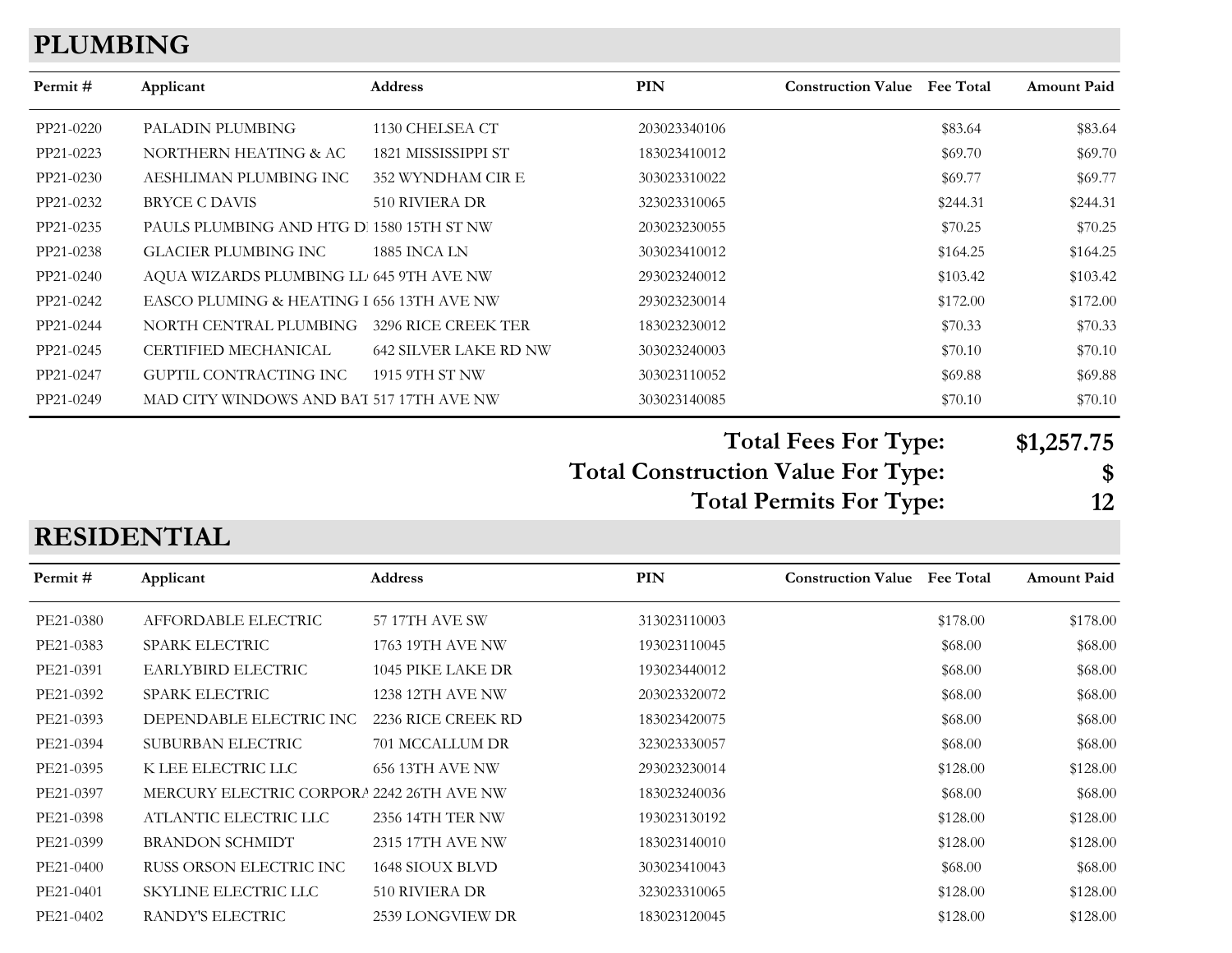| PE21-0403 | MILOW ELECTRIC                                | 2209 LONG LAKE RD      | 183023410001 | \$128.00 | \$128.00 |
|-----------|-----------------------------------------------|------------------------|--------------|----------|----------|
| PE21-0405 | LUMBERJACK ELECTRIC                           | <b>2063 INCA LN</b>    | 303023420030 | \$68.00  | \$68.00  |
| PE21-0406 | LUMBERJACK ELECTRIC                           | 2605 RICE CREEK TER    | 183023240033 | \$68.00  | \$68.00  |
| PE21-0407 | COPPER LAKE ELECTRIC LLC                      | 1245 NORTH CT          | 193023420005 | \$128.00 | \$128.00 |
| PE21-0408 | RANDY'S ELECTRIC                              | 119 30TH AVE NW        | 303023330064 | \$68.00  | \$68.00  |
| PE21-0409 | <b>HOME ENERGY CENTER</b>                     | 1065 HIGHVIEW DR       | 193023440044 | \$68.00  | \$68.00  |
| PE21-0410 | CHRISTOPHER G MENDEZ                          | 1779 CEDAR DR          | 183023110072 | \$73.00  | \$73.00  |
| PE21-0411 | ROYALTON HEATING                              | 262 WINDSOR LN         | 313023130040 | \$68.00  | \$68.00  |
| PE21-0413 | PRIDE ELECTRIC INC                            | 1783 18TH AVE NW       | 193023110032 | \$68.00  | \$68.00  |
| PE21-0414 | SUBURBAN ELECTRIC                             | 1485 18TH AVE NW       | 193023140105 | \$68.00  | \$68.00  |
| PE21-0415 | LOBIITO CELIS ELECTRICAL LI 678 11TH AVE NW   |                        | 293023240048 | \$128.00 | \$128.00 |
| PE21-0416 | CARLSON & SONS, LLC                           | 911 WHITE OAK CT       | 293023310067 | \$68.00  | \$68.00  |
| PE21-0417 | <b>BAKKEN ELECTRIC</b>                        | 1241 LONG LAKE RD      | 203023320071 | \$68.00  | \$68.00  |
| PE21-0418 | <b>GENUINE ELECTRIC LLC</b>                   | 2946 12TH ST NW        | 193023320058 | \$128.00 | \$128.00 |
| PE21-0419 | SPARK ELECTRIC                                | 705 CONTINENTAL DR     | 323023330042 | \$68.00  | \$68.00  |
| PE21-0420 | SPARK ELECTRIC                                | 2037 WALNUT AVE        | 183023320052 | \$68.00  | \$68.00  |
| PE21-0421 | NORDEAST ELECTRIC INC                         | 1253 BRIGHTON SQ       | 193023420163 | \$128.00 | \$128.00 |
| PE21-0423 | SUBURBAN ELECTRIC                             | 92 19TH AVE SW         | 313023110097 | \$68.00  | \$68.00  |
| PE21-0424 | GENZ RYAN PLUMBING & HEA 660 23RD AVE NW      |                        | 303023130023 | \$68.00  | \$68.00  |
| PE21-0425 | COMPLETE ELECTRICAL                           | 622 17TH AVE NW        | 303023140009 | \$128.00 | \$128.00 |
| PE21-0426 | THE ELECTRICAL CONNECTIO 2178 17TH ST NW      |                        | 193023120011 | \$128.00 | \$128.00 |
| PE21-0427 | SIGNATURE ELECTRIC CO                         | <b>1885 INCA LN</b>    | 303023410012 | \$128.00 | \$128.00 |
| PE21-0428 | SHORTSTOP ELECTRIC                            | 1933 INCA LN           | 303023410015 | \$128.00 | \$128.00 |
| PE21-0429 | SPARK ELECTRIC                                | 645 9TH AVE NW         | 293023240012 | \$68.00  | \$68.00  |
| PE21-0430 | PRIZM ELECTRIC                                | 1687 LONG LAKE RD      | 203023220020 | \$208.00 | \$208.00 |
| PE21-0431 | NORDEAST ELECTRIC INC                         | 527 23RD AVE NW        | 303023130048 | \$128.00 | \$128.00 |
| PE21-0432 | STABNER ELECTRIC                              | 645 5TH AVE NW         | 293023140127 | \$68.00  | \$68.00  |
| PE21-0436 | WALLRAFF ELECTRIC CO                          | 521 11TH AVE NW        | 293023240094 | \$178.00 | \$178.00 |
| PE21-0437 | RANDY'S ELECTRIC                              | <b>119 30TH AVE NW</b> | 303023330064 | \$68.00  | \$68.00  |
| PE21-0439 | HERO PLUMBING HEATING & 612 10TH AVE NW       |                        | 293023240040 | \$68.00  | \$68.00  |
| PE21-0440 | ELECTRICAL CONSTRUCTION ( 517 FAIRFIELD DR NW |                        | 303023130067 | \$238.00 | \$238.00 |

PE21-0402 RANDY'S ELECTRIC 2539 LONGVIEW DR 183023120045 \$128.00 \$128.00

**Total Fees For Type: \$4,427.00**

**Total Construction Value For Type: \$**

**Total Permits For Type: 44**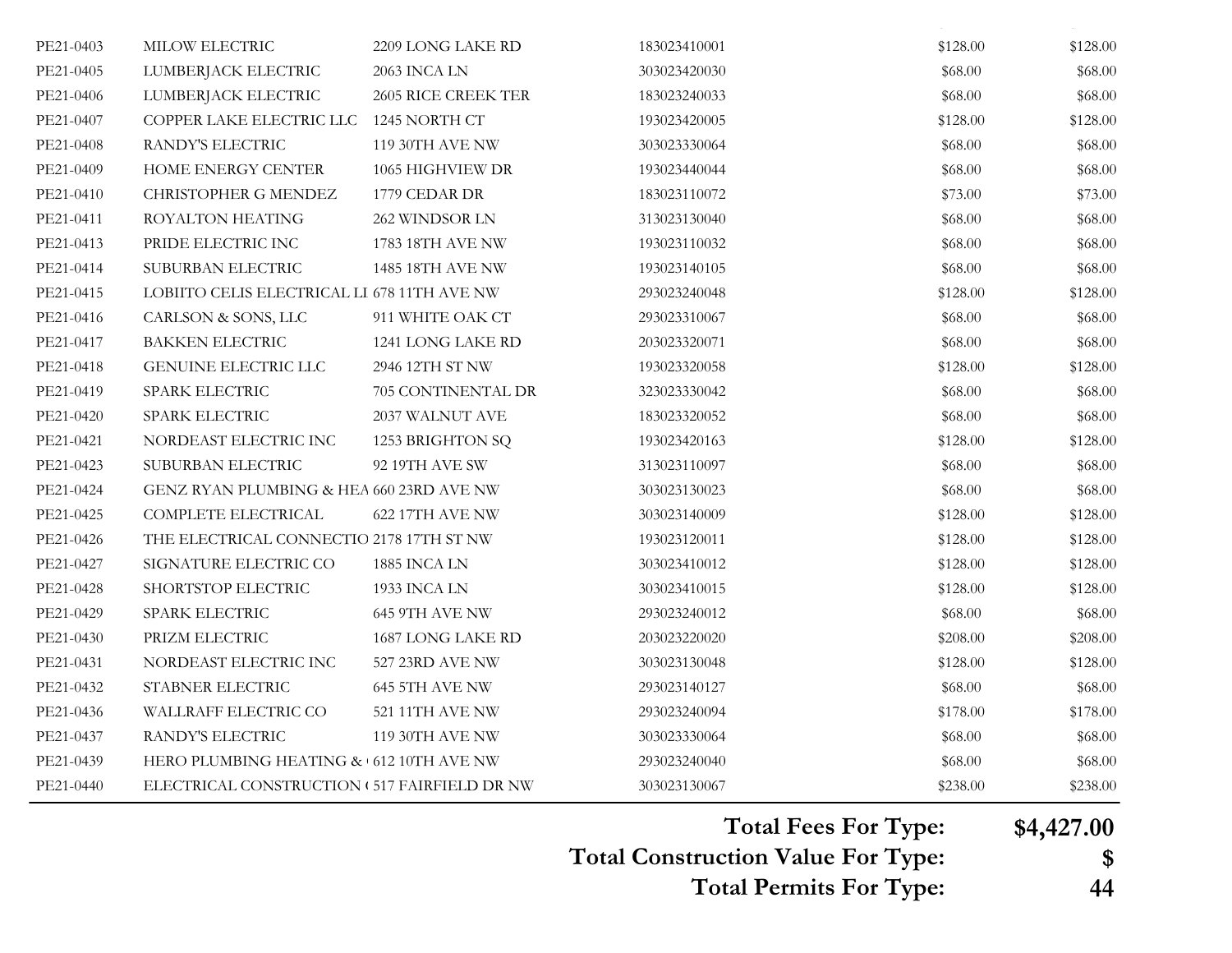# **ROOFING**

| Permit#   | Applicant                                                                       | <b>Address</b>               | PIN          | <b>Construction Value Fee Total</b> |          | <b>Amount Paid</b> |
|-----------|---------------------------------------------------------------------------------|------------------------------|--------------|-------------------------------------|----------|--------------------|
| PB21-0286 | MILTON JOHNSON ROOFING<br><b>Building Valuation Fee</b>                         | 1203 BRIGHTON SQ             | 193023420162 | \$9,400.00                          | \$253.70 | \$253.70           |
| PB21-0303 | <b>CHRISTOPHER A WERGER</b><br><b>Building Valuation Fee</b>                    | 446 6TH ST NW                | 293023140131 | \$6,000.00                          | \$180.00 | \$180.00           |
| PB21-0304 | CJS ENTERPRISE LLC<br><b>Building Valuation Fee</b>                             | 860 2ND AVE NW               | 293023110004 | \$12,000.00                         | \$291.00 | \$291.00           |
| PB21-0305 | ACTION ROOFING & SIDING L1 2169 LAKEBROOK DR<br><b>Building Valuation Fee</b>   |                              | 173023320011 | \$4,900.00                          | \$161.45 | \$161.45           |
| PB21-0306 | PATRICIA A HARTLAUB TRUSTI 2133 ERIN CT<br>Building Valuation Fee               |                              | 183023130045 | \$8,500.00                          | \$235.25 | \$235.25           |
| PB21-0336 | CRUSH CITY CONSTRUCTION I 2362 BRIGHTON LN<br><b>Building Valuation Fee</b>     |                              | 183023140031 | \$0.00                              | \$328.00 | \$328.00           |
| PB21-0340 | THUNDERSTRUCK EXTERIORS 1850 3RD ST SW<br><b>Building Valuation Fee</b>         |                              | 313023140055 | \$18,000.00                         | \$402.00 | \$402.00           |
| PB21-0341 | PINNACLE CONST., INC.<br><b>Building Valuation Fee</b>                          | <b>40 WEXFORD HEIGHTS DR</b> | 303023340044 | \$22,107.00                         | \$494.05 | \$494.05           |
| PB21-0342 | LAKELAND CONTRACTING LL 1795 CHATHAM TER<br><b>Building Valuation Fee</b>       |                              | 303023440088 | \$9,900.00                          | \$253.95 | \$253.95           |
| PB21-0343 | LAKELAND CONTRACTING LL 215 15TH AVE NW<br><b>Building Valuation Fee</b>        |                              | 293023330044 | \$13,400.00                         | \$327.70 | \$327.70           |
| PB21-0349 | <b>CLEVER HOME RENOVATION 1 2340 5TH ST NW</b><br><b>Building Valuation Fee</b> |                              | 303023130039 | \$9,000.00                          | \$235.50 | \$235.50           |
| PB21-0353 | NEW LIFE CONTRACTING INC 1423 18TH AVE NW<br><b>Building Valuation Fee</b>      |                              | 193023140101 | \$16,295.00                         | \$383.15 | \$383.15           |
| PB21-0354 | REVIVE RESTORATION, LLC<br><b>Building Valuation Fee</b>                        | 2151 29TH AVE NW             | 183023310018 | \$16,000.00                         | \$365.00 | \$365.00           |
| PB21-0355 | CHANDO CONSTRUCTION LLC 1091 CESSNA DR<br><b>Building Valuation Fee</b>         |                              | 1363M12950   | \$5,500.00                          | \$179.75 | \$179.75           |
| PB21-0357 | PATRICK MILLER CONSTRUCTI 106 WINDSOR LN<br><b>Building Valuation Fee</b>       |                              | 313023120054 | \$12,000.00                         | \$291.00 | \$291.00           |
| PB21-0361 | HOFFMAN WEBER CONSTRUCT 815 22ND AVE NW<br>Building Valuation Fee               |                              | 303023120006 | \$8,100.00                          | \$235.05 | \$235.05           |

**Total Construction Value For Type: \$171,102.00 Total Fees For Type: \$4,616.55**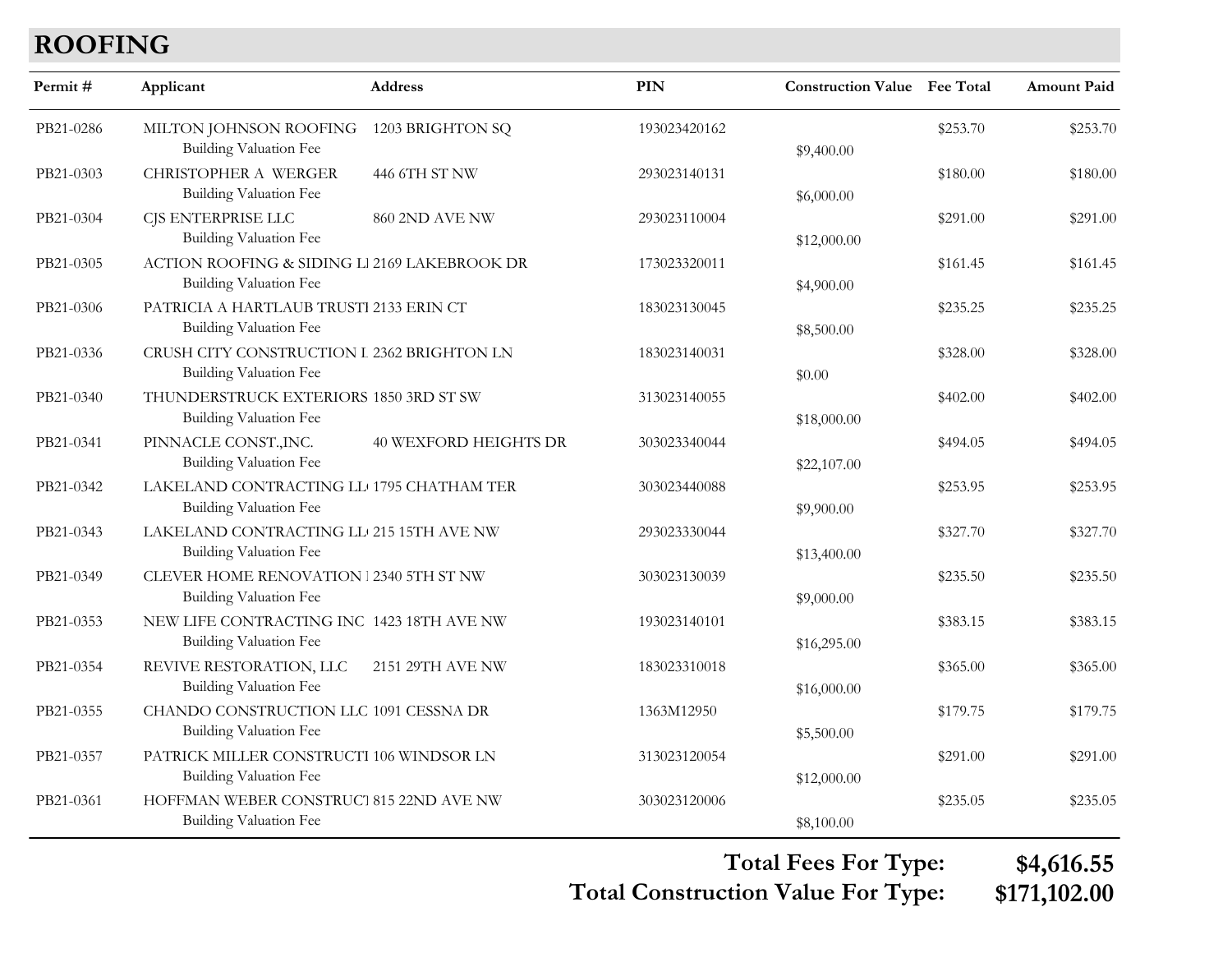# **ROOFING/SIDING**

| Permit#   | Applicant                                                          | <b>Address</b>         | <b>PIN</b>                                | <b>Construction Value</b>      | <b>Fee Total</b> | Amount Paid |
|-----------|--------------------------------------------------------------------|------------------------|-------------------------------------------|--------------------------------|------------------|-------------|
| PB21-0313 | TWIN CITIES REMODELING IN 77 32ND AVE NW<br>Building Valuation Fee |                        | 303023330018                              | \$10,000.00                    | \$254.00         | \$254.00    |
| PB21-0314 | TRUE NORTH ROOFING LLC<br>Building Valuation Fee                   | <b>45 STINSON BLVD</b> | 303023330006                              | \$4,000.00                     | \$143.00         | \$143.00    |
| PB21-0316 | <b>MARK R WILLIAMSON</b><br>Building Valuation Fee                 | 1597 28TH AVE NW       | 193023240017                              | \$500.00                       | \$67.25          | \$67.25     |
| PB21-0360 | NEIGHBORLY PROPERTY GRO 531 5TH AVE NW<br>Building Valuation Fee   |                        | 293023140137                              | \$27,487.31                    | \$556.24         | \$556.24    |
|           |                                                                    |                        |                                           | <b>Total Fees For Type:</b>    |                  | \$1,020.49  |
|           |                                                                    |                        | <b>Total Construction Value For Type:</b> |                                |                  | \$41,987.31 |
|           |                                                                    |                        |                                           | <b>Total Permits For Type:</b> |                  |             |

# **SAINT ANTHONY**

| Permit#    | Applicant                   | Address                | <b>PIN</b>    | <b>Construction Value</b> | <b>Fee Total</b> | <b>Amount Paid</b> |
|------------|-----------------------------|------------------------|---------------|---------------------------|------------------|--------------------|
| PSA21-0083 | <b>CITY OF NEW BRIGHTON</b> | SA REVIEWS 2021        | 9999999999999 |                           | \$0.00           | \$0.00             |
| PSA21-0106 | <b>CITY OF NEW BRIGHTON</b> | SA REVIEWS 2021        | 9999999999999 |                           | \$0.00           | \$0.00             |
| PSA21-0109 | <b>CITY OF NEW BRIGHTON</b> | SA REVIEWS 2021        | 9999999999999 |                           | \$0.00           | \$0.00             |
| PSA21-0111 | <b>CITY OF NEW BRIGHTON</b> | SA REVIEWS 2021        | 9999999999999 |                           | \$0.00           | \$0.00             |
| PSA21-0112 | <b>CITY OF NEW BRIGHTON</b> | SA REVIEWS 2021        | 9999999999999 |                           | \$0.00           | \$0.00             |
| PSA21-0113 | <b>CITY OF NEW BRIGHTON</b> | <b>SA REVIEWS 2021</b> | 9999999999999 |                           | \$0.00           | \$0.00             |
| PSA21-0114 | <b>CITY OF NEW BRIGHTON</b> | <b>SA REVIEWS 2021</b> | 9999999999999 |                           | \$0.00           | \$0.00             |
| PSA21-0115 | <b>CITY OF NEW BRIGHTON</b> | <b>SA REVIEWS 2021</b> | 9999999999999 |                           | \$0.00           | \$0.00             |
| PSA21-0116 | <b>CITY OF NEW BRIGHTON</b> | SA REVIEWS 2021        | 9999999999999 |                           | \$0.00           | \$0.00             |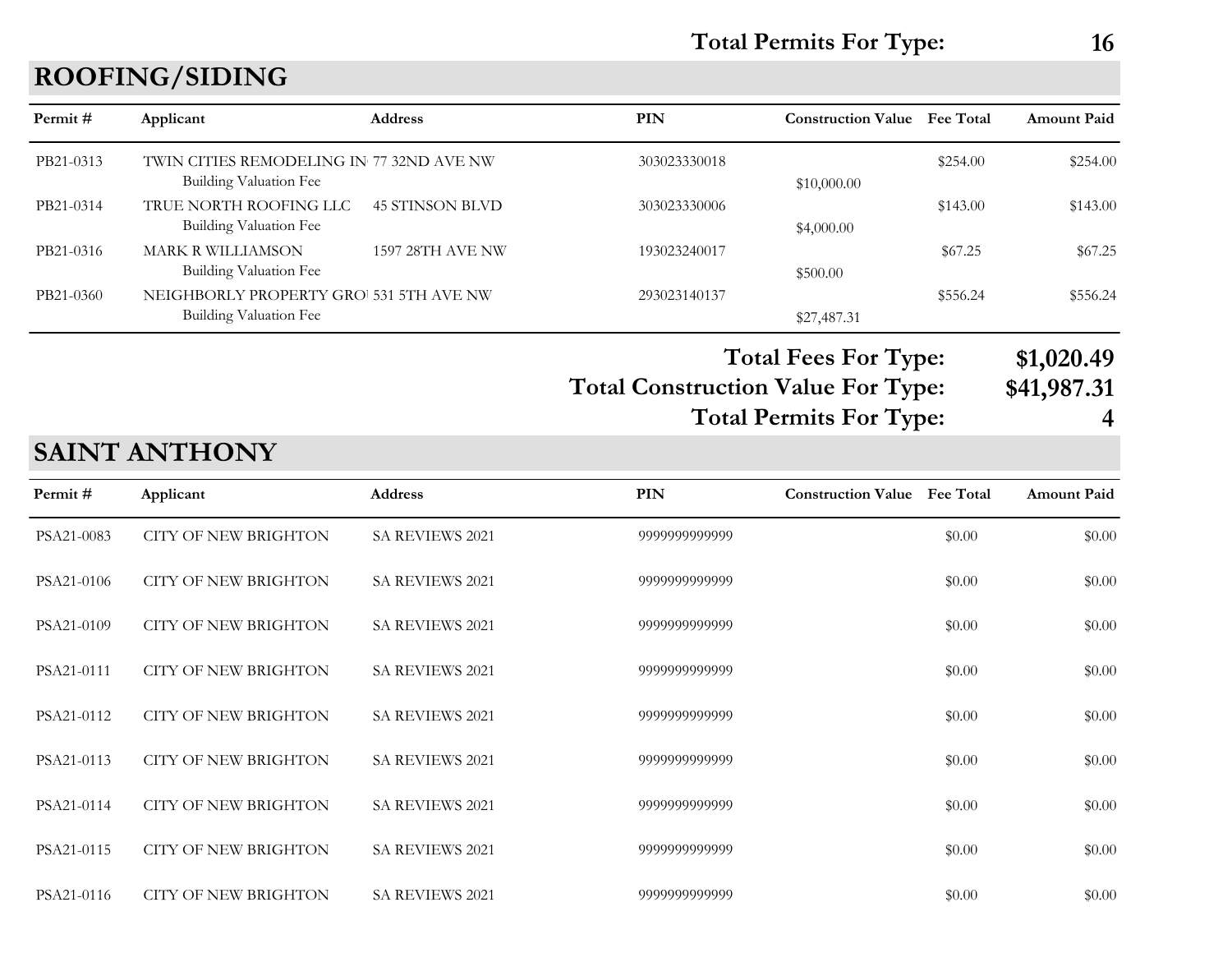| Permit#<br>PSW21-0028<br>PSW21-0029<br>PSW21-0030<br><b>SIDING</b><br>Permit# | <b>SEWER &amp; WATER</b><br>Applicant<br>RYAN COMPANIES US, INC<br>DEANS PROFESSIONAL PLUMB 2327 WALNUT CT N<br>OUVERSON SEWER & WATER, I 1081 2ND ST NW<br>Applicant | Address<br>141 14TH ST NW<br><b>Address</b> | <b>PIN</b><br>203023410084<br>183023230074<br>293023340045<br><b>Total Construction Value For Type:</b><br>PIN | <b>Construction Value</b> Fee Total<br><b>Total Fees For Type:</b><br><b>Total Permits For Type:</b><br><b>Construction Value</b> Fee Total | \$748.00<br>\$93.00<br>\$93.00 | <b>Amount Paid</b><br>\$748.00<br>\$93.00<br>\$93.00<br>\$934.00<br>\$<br>3<br><b>Amount Paid</b> |
|-------------------------------------------------------------------------------|-----------------------------------------------------------------------------------------------------------------------------------------------------------------------|---------------------------------------------|----------------------------------------------------------------------------------------------------------------|---------------------------------------------------------------------------------------------------------------------------------------------|--------------------------------|---------------------------------------------------------------------------------------------------|
|                                                                               |                                                                                                                                                                       |                                             |                                                                                                                |                                                                                                                                             |                                |                                                                                                   |
|                                                                               |                                                                                                                                                                       |                                             |                                                                                                                |                                                                                                                                             |                                |                                                                                                   |
|                                                                               |                                                                                                                                                                       |                                             |                                                                                                                |                                                                                                                                             |                                |                                                                                                   |
|                                                                               |                                                                                                                                                                       |                                             |                                                                                                                |                                                                                                                                             |                                |                                                                                                   |
|                                                                               |                                                                                                                                                                       |                                             |                                                                                                                |                                                                                                                                             |                                |                                                                                                   |
|                                                                               |                                                                                                                                                                       |                                             | <b>Total Construction Value For Type:</b>                                                                      | <b>Total Fees For Type:</b><br><b>Total Permits For Type:</b>                                                                               |                                | \$0.00<br>\$<br>18                                                                                |
| PSA21-0127                                                                    | <b>CITY OF NEW BRIGHTON</b>                                                                                                                                           | <b>SA REVIEWS 2021</b>                      | 9999999999999                                                                                                  |                                                                                                                                             | \$0.00                         | \$0.00                                                                                            |
| PSA21-0124                                                                    | <b>CITY OF NEW BRIGHTON</b>                                                                                                                                           | SA REVIEWS 2021                             | 9999999999999                                                                                                  |                                                                                                                                             | \$0.00                         | \$0.00                                                                                            |
| PSA21-0123                                                                    | <b>CITY OF NEW BRIGHTON</b>                                                                                                                                           | SA REVIEWS 2021                             | 9999999999999                                                                                                  |                                                                                                                                             | \$0.00                         | \$0.00                                                                                            |
| PSA21-0122                                                                    | <b>CITY OF NEW BRIGHTON</b>                                                                                                                                           | SA REVIEWS 2021                             | 9999999999999                                                                                                  |                                                                                                                                             | \$0.00                         | \$0.00                                                                                            |
| PSA21-0121                                                                    | <b>CITY OF NEW BRIGHTON</b>                                                                                                                                           | SA REVIEWS 2021                             | 9999999999999                                                                                                  |                                                                                                                                             | \$0.00                         | \$0.00                                                                                            |
| PSA21-0120                                                                    | <b>CITY OF NEW BRIGHTON</b>                                                                                                                                           | <b>SA REVIEWS 2021</b>                      | 9999999999999                                                                                                  |                                                                                                                                             | \$0.00                         | \$0.00                                                                                            |
| PSA21-0119                                                                    | <b>CITY OF NEW BRIGHTON</b>                                                                                                                                           | SA REVIEWS 2021                             | 9999999999999                                                                                                  |                                                                                                                                             | \$0.00                         | \$0.00                                                                                            |
|                                                                               | <b>CITY OF NEW BRIGHTON</b>                                                                                                                                           | SA REVIEWS 2021                             | 9999999999999                                                                                                  |                                                                                                                                             | \$0.00                         | \$0.00                                                                                            |
| PSA21-0118                                                                    |                                                                                                                                                                       |                                             |                                                                                                                |                                                                                                                                             |                                |                                                                                                   |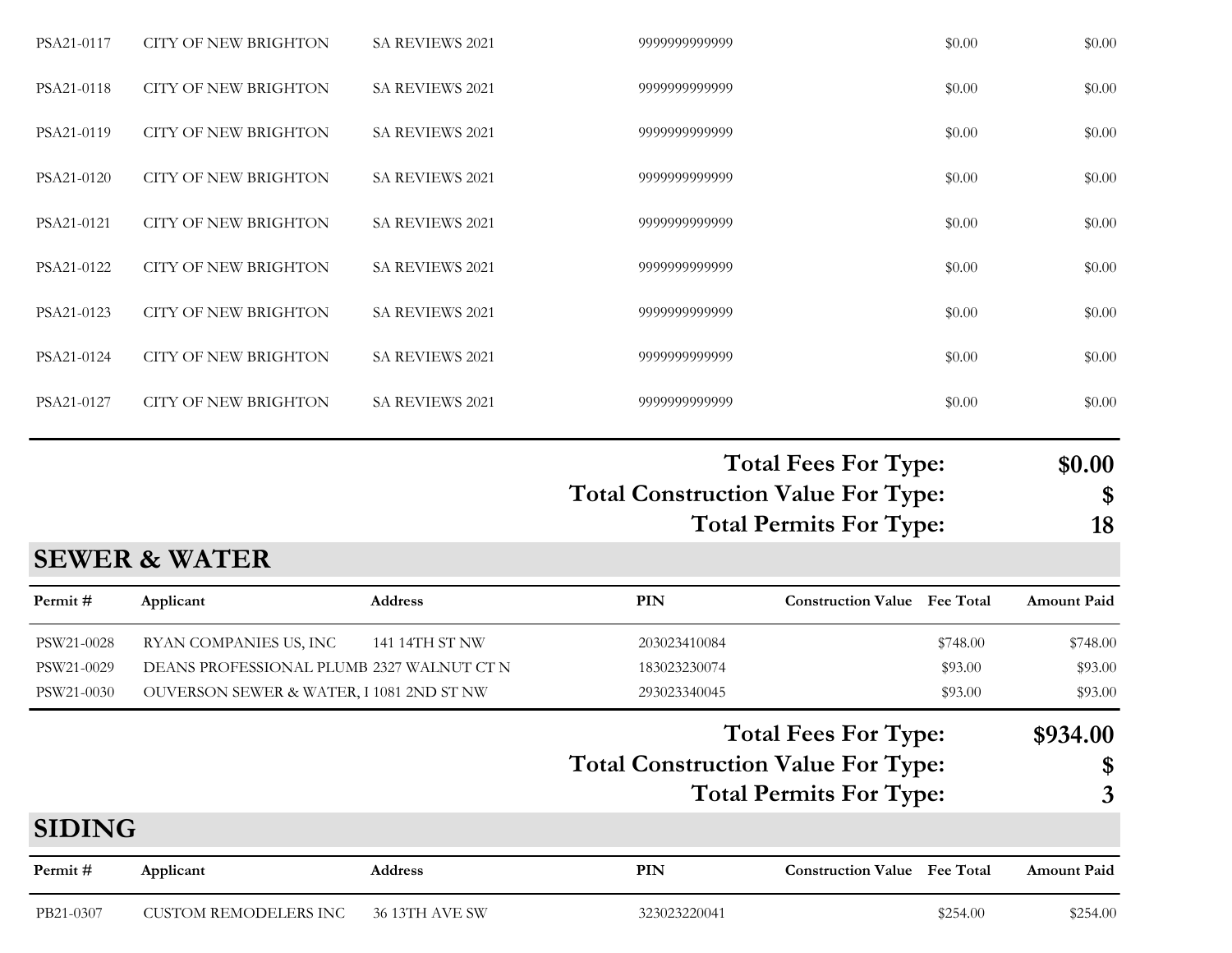|           | Building Valuation Fee                                                     |                       |              | \$10,000.00 |          |          |
|-----------|----------------------------------------------------------------------------|-----------------------|--------------|-------------|----------|----------|
| PB21-0320 | BEI EXTERIOR MAINTENANCE 2358 14TH TER NW<br>Building Valuation Fee        |                       | 193023130191 | \$1,500.00  | \$105.75 | \$105.75 |
| PB21-0321 | BEI EXTERIOR MAINTENANCE 2332 14TH ST NW<br>Building Valuation Fee         |                       | 193023130206 | \$1,500.00  | \$105.75 | \$105.75 |
| PB21-0322 | BEI EXTERIOR MAINTENANCE 2356 14TH TER NW<br>Building Valuation Fee        |                       | 193023130192 | \$1,500.00  | \$105.75 | \$105.75 |
| PB21-0323 | BEI EXTERIOR MAINTENANCE 2343 14TH TER NW<br>Building Valuation Fee        |                       | 193023130197 | \$1,500.00  | \$105.75 | \$105.75 |
| PB21-0324 | BEI EXTERIOR MAINTENANCE 2336 14TH ST NW<br>Building Valuation Fee         |                       | 193023130204 | \$1,500.00  | \$105.75 | \$105.75 |
| PB21-0325 | BEI EXTERIOR MAINTENANCE 2354 14TH TER NW<br>Building Valuation Fee        |                       | 193023130193 | \$1,500.00  | \$105.75 | \$105.75 |
| PB21-0326 | BEI EXTERIOR MAINTENANCE 2341 14TH TER NW<br><b>Building Valuation Fee</b> |                       | 193023130198 | \$1,500.00  | \$105.75 | \$105.75 |
| PB21-0327 | BEI EXTERIOR MAINTENANCE 2345 14TH TER NW<br>Building Valuation Fee        |                       | 193023130196 | \$1,500.00  | \$105.75 | \$105.75 |
| PB21-0328 | BEI EXTERIOR MAINTENANCE 2352 14TH TER NW<br>Building Valuation Fee        |                       | 193023130194 | \$1,500.00  | \$105.75 | \$105.75 |
| PB21-0329 | BEI EXTERIOR MAINTENANCE 2362 14TH ST NW<br>Building Valuation Fee         |                       | 193023130202 | \$1,500.00  | \$105.75 | \$105.75 |
| PB21-0330 | BEI EXTERIOR MAINTENANCE 2338 14TH ST NW<br>Building Valuation Fee         |                       | 193023130203 | \$1,500.00  | \$105.75 | \$105.75 |
| PB21-0331 | BEI EXTERIOR MAINTENANCE 2364 14TH ST NW<br>Building Valuation Fee         |                       | 193023130201 | \$1,500.00  | \$105.75 | \$105.75 |
| PB21-0332 | BEI EXTERIOR MAINTENANCE 2334 14TH ST NW<br>Building Valuation Fee         |                       | 193023130205 | \$1,500.00  | \$105.75 | \$105.75 |
| PB21-0333 | BEI EXTERIOR MAINTENANCE 2347 14TH TER NW<br>Building Valuation Fee        |                       | 193023130195 | \$1,500.00  | \$105.75 | \$105.75 |
| PB21-0334 | BEI EXTERIOR MAINTENANCE 2366 14TH ST NW<br>Building Valuation Fee         |                       | 193023130200 | \$1,500.00  | \$105.75 | \$105.75 |
| PB21-0335 | BEI EXTERIOR MAINTENANCE 2368 14TH ST NW<br>Building Valuation Fee         |                       | 193023130199 | \$1,500.00  | \$105.75 | \$105.75 |
| PB21-0346 | BEISSEL WINDOWS & SIDING<br>Building Valuation Fee                         | 2601 VALLEY VIEW LN   | 183023210056 | \$23,970.00 | \$512.99 | \$512.99 |
| PB21-0358 | HOFFMAN WEBER CONSTRUCT 1301 12TH AVE NW<br>Building Valuation Fee         |                       | 203023310019 | \$34,447.00 | \$647.22 | \$647.22 |
| PB21-0364 | <b>CRAFTSMANS CHOICE INC</b><br>Building Valuation Fee                     | 321 SILVER LAKE RD SW | 313023130146 | \$18,780.00 | \$420.39 | \$420.39 |
|           |                                                                            |                       |              |             |          |          |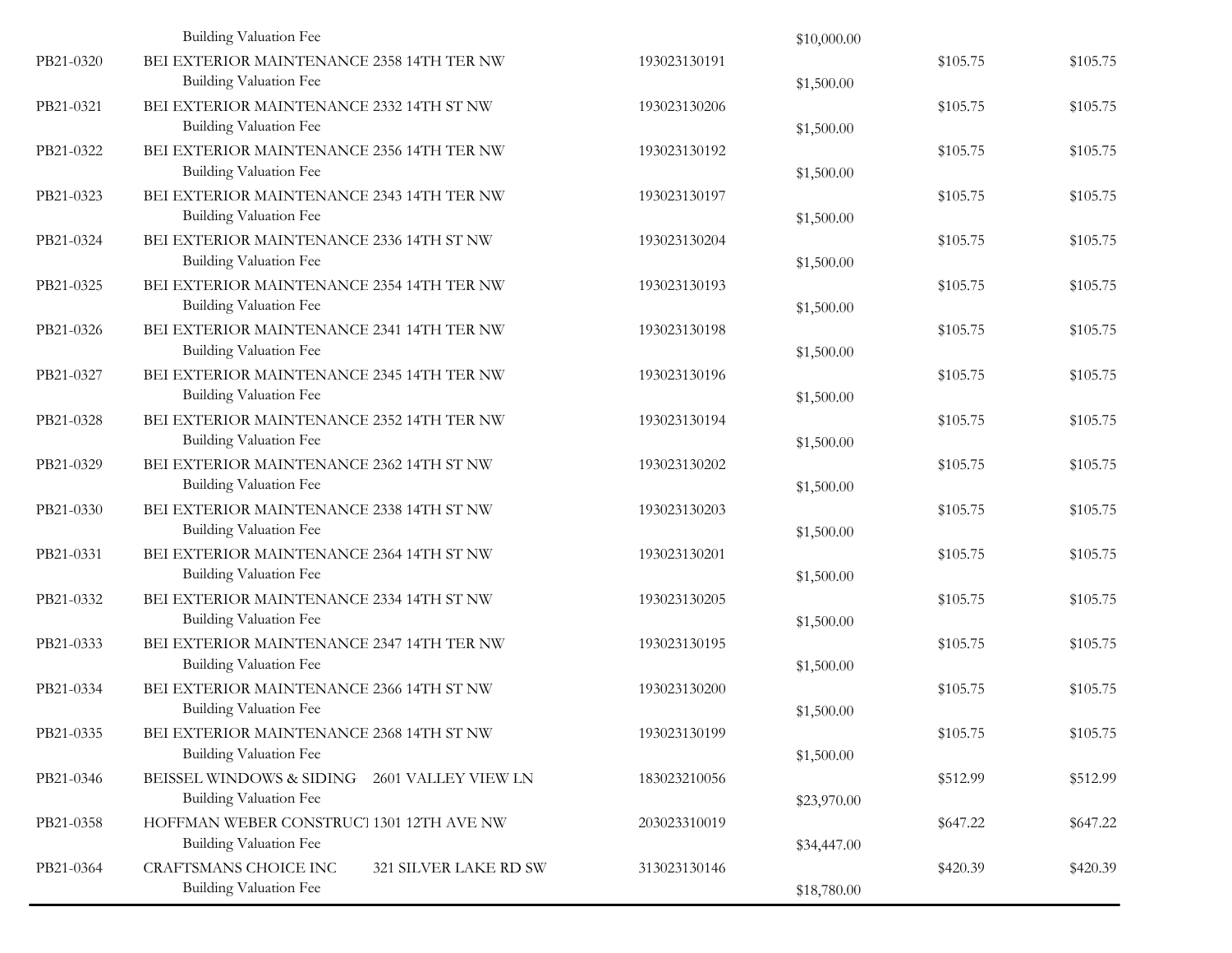#### **Total Construction Value For Type: \$111,197.00 Total Fees For Type: \$3,526.60 Total Permits For Type: 20**

| <b>SOLAR</b> |                                                |                         |                                           |                                     |          |                    |
|--------------|------------------------------------------------|-------------------------|-------------------------------------------|-------------------------------------|----------|--------------------|
| Permit#      | Applicant                                      | <b>Address</b>          | <b>PIN</b>                                | <b>Construction Value</b> Fee Total |          | <b>Amount Paid</b> |
| PE21-0225    | <b>MAHMOOD KHAN</b>                            | <b>1499 12TH TER NW</b> | 203023320055                              |                                     | \$108.00 | \$108.00           |
|              |                                                |                         |                                           | <b>Total Fees For Type:</b>         |          | \$108.00           |
|              |                                                |                         | <b>Total Construction Value For Type:</b> |                                     |          | \$                 |
|              |                                                |                         |                                           | <b>Total Permits For Type:</b>      |          | 1                  |
|              | TENTS/CANOPIES/FIREWORKS                       |                         |                                           |                                     |          |                    |
| Permit#      | Applicant                                      | <b>Address</b>          | <b>PIN</b>                                | <b>Construction Value</b> Fee Total |          | <b>Amount Paid</b> |
| PF21-0060    | RES SPECIALTY PYROTECHNIC 835 2ND AVE NW       |                         | 293023110114                              |                                     | \$118.50 | \$118.50           |
| PF21-0061    | Church Of St John Baptist                      | 835 2ND AVE NW          | 293023110114                              |                                     | \$107.50 | \$107.50           |
|              |                                                |                         |                                           | <b>Total Fees For Type:</b>         |          | \$226.00           |
|              |                                                |                         | <b>Total Construction Value For Type:</b> |                                     |          | \$                 |
|              |                                                |                         |                                           | <b>Total Permits For Type:</b>      |          | $\overline{2}$     |
|              | <b>WATER HEATER</b>                            |                         |                                           |                                     |          |                    |
| Permit#      | Applicant                                      | <b>Address</b>          | <b>PIN</b>                                | <b>Construction Value Fee Total</b> |          | <b>Amount Paid</b> |
| PP21-0217    | ST. PAUL PLUMBING AND & HE 558 QUEENS GATE     |                         | 293023120102                              |                                     | \$70.50  | \$70.50            |
| PP21-0222    | <b>CHAMPION PLUMBING</b>                       | 2242 26TH AVE NW        | 183023240036                              |                                     | \$70.50  | \$70.50            |
| PP21-0224    | URBAN PINE PLUMBING & ME(821 KNIGHTS BRIDGE RD |                         | 293023120123                              |                                     | \$70.50  | \$70.50            |
| PP21-0226    | KM PLUMBING INC                                | 748 3RD AVE NW          | 293023110041                              |                                     | \$70.50  | \$70.50            |
| PP21-0227    | <b>CHAMPION PLUMBING</b>                       | 2530 LONGVIEW DR        | 183023120032                              |                                     | \$70.50  | \$70.50            |
| PP21-0228    | <b>CHAMPION PLUMBING</b>                       | 1534 19TH AVE NW        | 193023140053                              |                                     | \$70.50  | \$70.50            |
| PP21-0229    | ALEXANDRA G LODGE                              | 2541 14TH AVE NW        | 173023220010                              |                                     | \$70.50  | \$70.50            |
| PP21-0233    | AQUARIUS WATER CONDITION 2073 29TH AVE NW      |                         | 183023310039                              |                                     | \$70.50  | \$70.50            |
| PP21-0234    | NOAH ACQUISITIONS LLC                          | 1615 3RD ST SW          | 313023140106                              |                                     | \$70.50  | \$70.50            |
| PP21-0236    | <b>ECOWATER</b>                                | 2356 14TH TER NW        | 193023130192                              |                                     | \$70.50  | \$70.50            |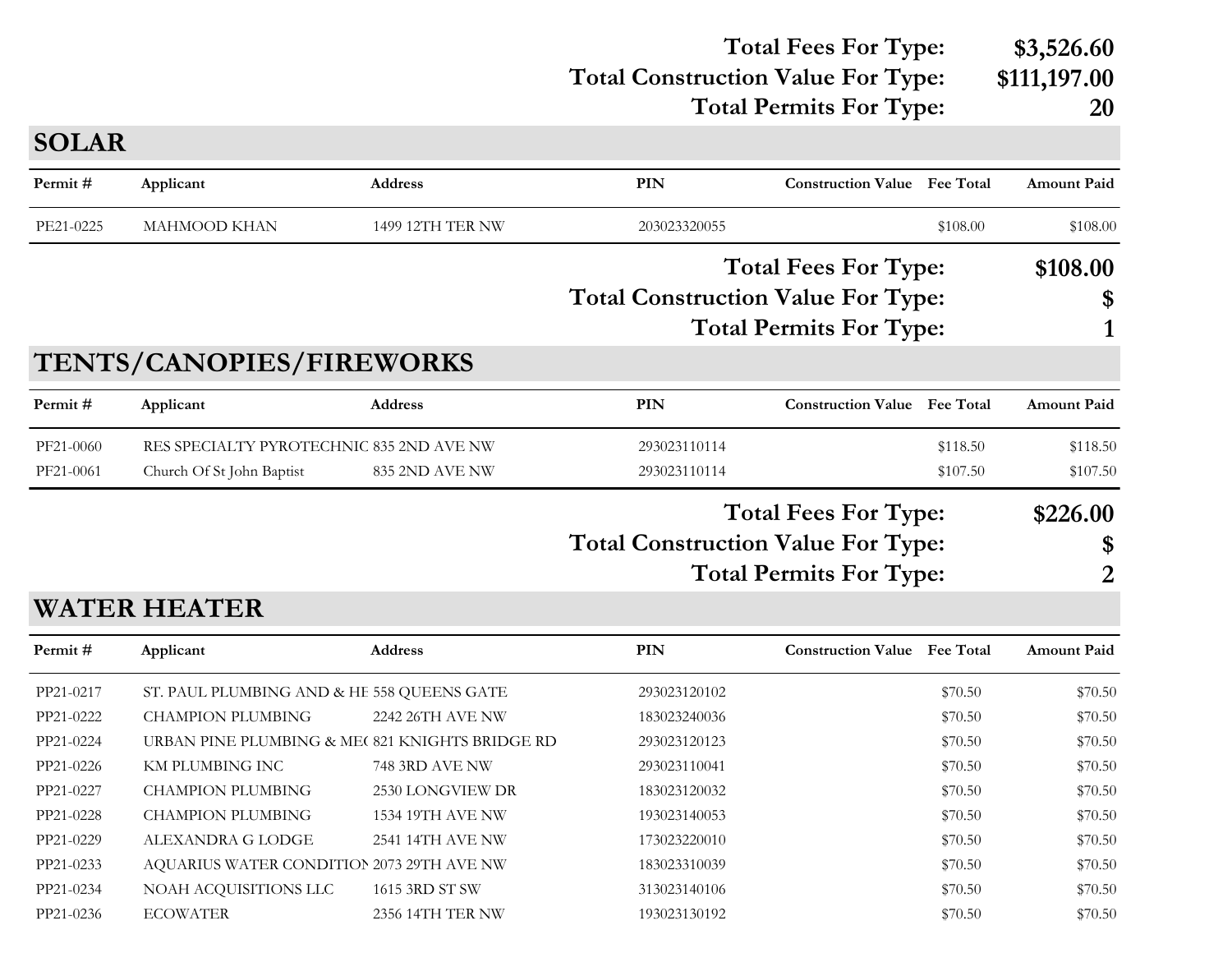| PP21-0237 | <b>ECOWATER</b>                              | 931 6TH ST SW     | 323023340029 | \$70.50 | \$70.50 |
|-----------|----------------------------------------------|-------------------|--------------|---------|---------|
| PP21-0239 | HOVDE PLUMBING AND HEAT 1001 2ND ST NW       |                   | 293023340049 | \$70.50 | \$70.50 |
| PP21-0243 | NORTHERN HEATING & AC                        | – 175 16TH AVE NW | 293023330071 | \$70.50 | \$70.50 |
| PP21-0248 | DEANS PROFESSIONAL PLUMB 2775 MISSISSIPPI ST |                   | 183023310092 | \$70.50 | \$70.50 |

 $P$  2356  $\pm$  0236  $\pm$  0236 14Th Terms 2356 14Th Terms 2356 14Th Terms 2356 14Th Terms 2356 14Th Terms 2356 14Th Terms 2356 14Th Terms 2356 14Th Terms 2356 14Th Terms 2356 14Th Terms 2356 14Th Terms 2356 14Th Terms 2356

**Total Fees For Type: \$987.00**

#### **Total Construction Value For Type: \$ Total Permits For Type: 14**

|           |                                                                                 | <b>Address</b>          | PIN          | <b>Construction Value Fee Total</b> |          | <b>Amount Paid</b> |
|-----------|---------------------------------------------------------------------------------|-------------------------|--------------|-------------------------------------|----------|--------------------|
| Permit #  | Applicant                                                                       |                         |              |                                     |          |                    |
| PB21-0308 | RENEWAL BY ANDERSEN LLC 560 10TH AVE SW<br>Building Valuation Fee               |                         | 323023310051 | \$2,831.00                          | \$124.42 | \$124.42           |
| PB21-0309 | RENEWAL BY ANDERSEN LLC 1765 COUNTY ROAD E W<br>Building Valuation Fee          |                         | 313023110058 | \$28,296.00                         | \$569.15 | \$569.15           |
| PB21-0310 | RENEWAL BY ANDERSEN LLC 1245 NORTH CT<br>Building Valuation Fee                 |                         | 193023420005 | \$14,368.00                         | \$346.18 | \$346.18           |
| PB21-0311 | RENEWAL BY ANDERSEN LLC 1286 ROBIN LN<br>Building Valuation Fee                 |                         | 193023420087 | \$8,315.00                          | \$235.16 | \$235.16           |
| PB21-0312 | TWIN CITIES REMODELING IN 77 32ND AVE NW<br>Building Valuation Fee              |                         | 303023330018 | \$32,000.00                         | \$608.50 | \$608.50           |
| PB21-0315 | HOME DEPOT USA INC<br>Building Valuation Fee                                    | 2501 WEXFORD HEIGHTS LN | 303023340033 | \$2,981.00                          | \$124.49 | \$124.49           |
| PB21-0318 | GLADSTONE'S WINDOW & DO( 788 FOREST DALE RD<br>Building Valuation Fee           |                         | 303023210050 | \$13,079.00                         | \$327.54 | \$327.54           |
| PB21-0319 | A TO Z CONSTRUCTION INC<br><b>Building Valuation Fee</b>                        | 119 30TH AVE NW         | 303023330064 | \$0.00                              | \$67.18  | \$67.18            |
| PB21-0338 | RICKS ROOFING AND SIDING<br>Building Valuation Fee                              | 3260 STINSON CT         | 303023220021 | \$8,000.00                          | \$217.00 | \$217.00           |
| PB21-0339 | MINNESOTA RUSCO INC<br><b>Building Valuation Fee</b>                            | 234 WINDSOR LN          | 313023130025 | \$3,336.00                          | \$142.67 | \$142.67           |
| PB21-0344 | MAD CITY WINDOWS AND BAT 2091 LONGVIEW DR<br>Building Valuation Fee             |                         | 183023130006 | \$2,200.00                          | \$124.10 | \$124.10           |
| PB21-0345 | MAD CITY WINDOWS AND BAT 2127 PLEASANT VIEW DR<br><b>Building Valuation Fee</b> |                         | 183023320058 | \$2,617.00                          | \$124.31 | \$124.31           |
| PB21-0347 | BEISSEL WINDOWS & SIDING<br>Building Valuation Fee                              | 2601 VALLEY VIEW LN     | 183023210056 | \$32,982.00                         | \$621.49 | \$621.49           |

### **WINDOWS/DOORS**